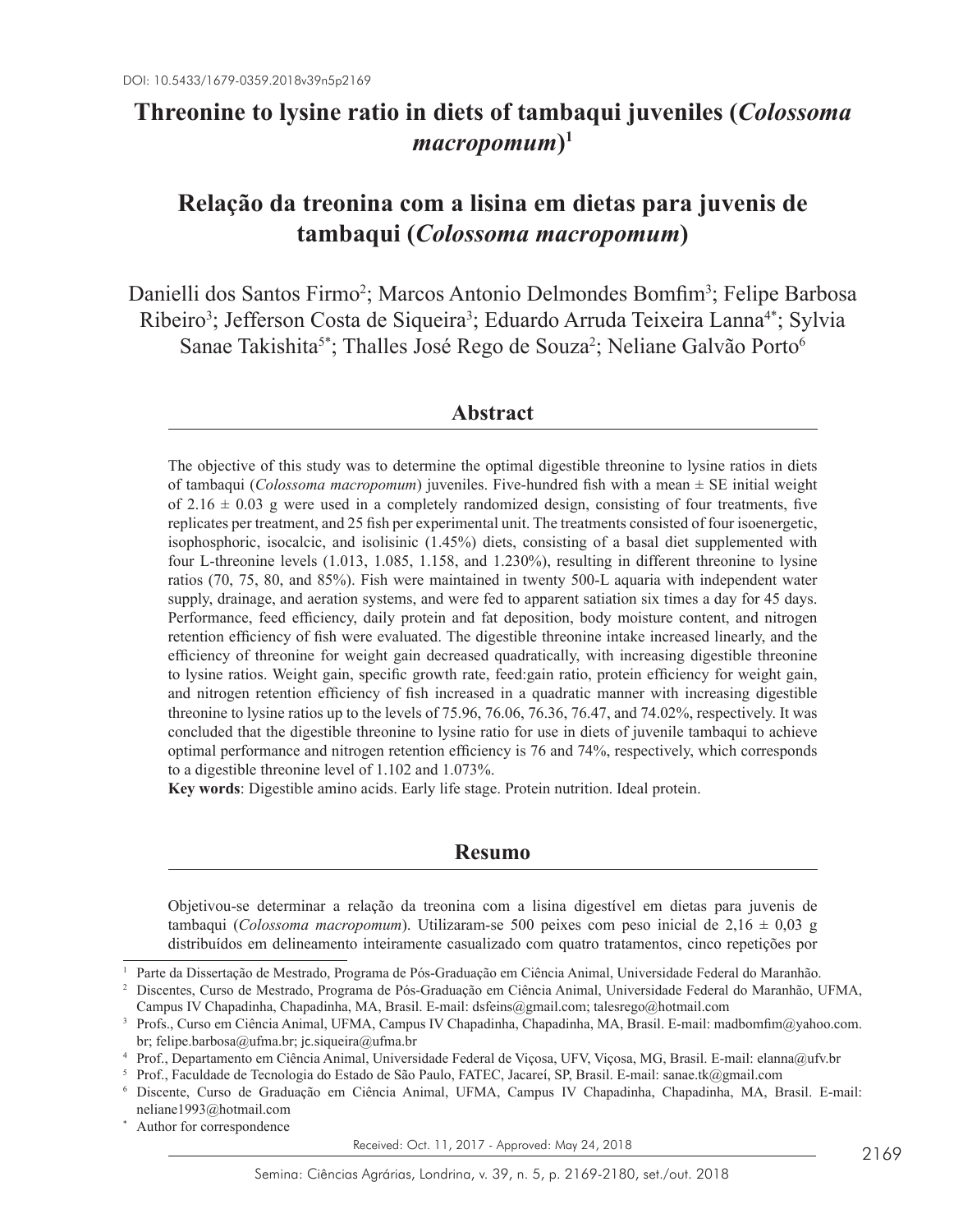tratamento e vinte e cinco peixes por unidade experimental. Os tratamentos consistiram de quatro dietas experimentais isoenergéticas, isofosfóricas, isocálcicas e isolisínicas digestíveis (1,45%), sendo uma basal suplementada com três níveis de L-treonina (1,013%; 1,085%; 1,158% e 1,230%), resultando em diferentes relações da treonina com a lisina digestível (70%, 75%, 80% e 85%). Os peixes foram mantidos em 20 aquários de polietileno com capacidade de 500 L, equipados com sistemas individuais de abastecimento de água, drenagem e aeração. As dietas foram ofertadas até a saciedade aparente, em seis refeições diárias durante 45 dias. Avaliaram-se variáveis de desempenho, eficiência alimentar, deposições diárias de proteína e gordura corporais e a eficiência de retenção de nitrogênio dos peixes. O consumo de treonina digestível aumentou linearmente e a eficiência de treonina para o ganho de peso reduziu de forma quadrática, em função da elevação da relação treonina com a lisina digestível. O ganho de peso, a taxa de crescimento específico, a conversão alimentar, a eficiência de proteína para o ganho de peso e a eficiência dos peixes na retenção do nitrogênio, aumentaram de forma quadrática com a elevação da relação treonina com a lisina digestível até os níveis de 75,96%, 76,06%, 76,36%, 76,47% e 74,02%, respectivamente. A deposição de gordura corporal reduziu linearmente com a elevação da relação da treonina com a lisina digestível. Concluiu-se que a relação da treonina com a lisina digestível em dietas para juvenis de tambaqui para otimizar o desempenho e a eficiência de retenção de nitrogênio é de 76 e 74%, que correspondem aos níveis de treonina digestível de 1,102 e 1,073%, respectivamente. **Palavras-chave**: Aminoácidos digestíveis. Fase inicial. Nutrição proteica. Proteína ideal.

### **Introduction**

The tambaqui (*Colossoma macropomum* Cuvier, 1818) is a naturally occurring species in the Amazon and Orinoco river basins (GOMES et al., 2010; RODRIGUES, 2014). It is a robust species with rheophilic habits that presents resistance to reduced levels of oxygen dissolved in the water, enduring values below 1 mg L-1 of oxygen. Tambaqui are also omnivorous, allowing for the use of food of both animal and vegetable origin in their diet (ARAÚJO-LIMA; GOULDING, 1998; LOPERA-BARRETO et al., 2011; RODRIGUES, 2014; RIBEIRO et al., 2016; SILVA et al., 2003).

Currently, tambaqui is the most intensively cultivated native species in the country of Brazil, with a registered annual production of more than 136 thousand tons (IBGE, 2016). Despite their productivity and economic importance, there is still a lack of information about the nutritional requirements of tambaqui, as highlighted in recent reviews by Dairiki and Silva (2011) and Oliveira et al. (2013).

Among the nutrients required by this species, the determination of optimal dietary levels of crude protein has been prioritized, especially during

the hatchery stage (HERNANDES et al., 1995; SILVA et al., 2006; VAN DER MEER et al., 1995; VIDAL JÚNIOR et al., 1998) due to the importance of nutrients for their development, growth, and maintenance, as well as the great variability in the recommendations proposed by studies thus far. This variability may be related to differences in energy levels of experimental diets, water temperature, and feeding frequency used in previous studies, which influence fish ration consumption rates and, consequently, the estimated ideal nutrient levels in the diet (BOMFIM et al., 2010; COTAN et al., 2006; LUZZANA et al., 1998).

As fish do not have a specific metabolic requirement for protein, but rather need the correct, balanced dietary supply of essential and nonessential amino acids, a formulated ration based on crude protein may not meet their requirements for all amino acids. Because of this, the determination of their requirements for each amino acid, especially those that are usually limiting in practical diets, is necessary (BOMFIM, 2013).

Currently, the determination of amino acid requirements based on the ideal protein concept has been prioritized. In the ideal protein concept, the amino acid composition of proteins supplied in the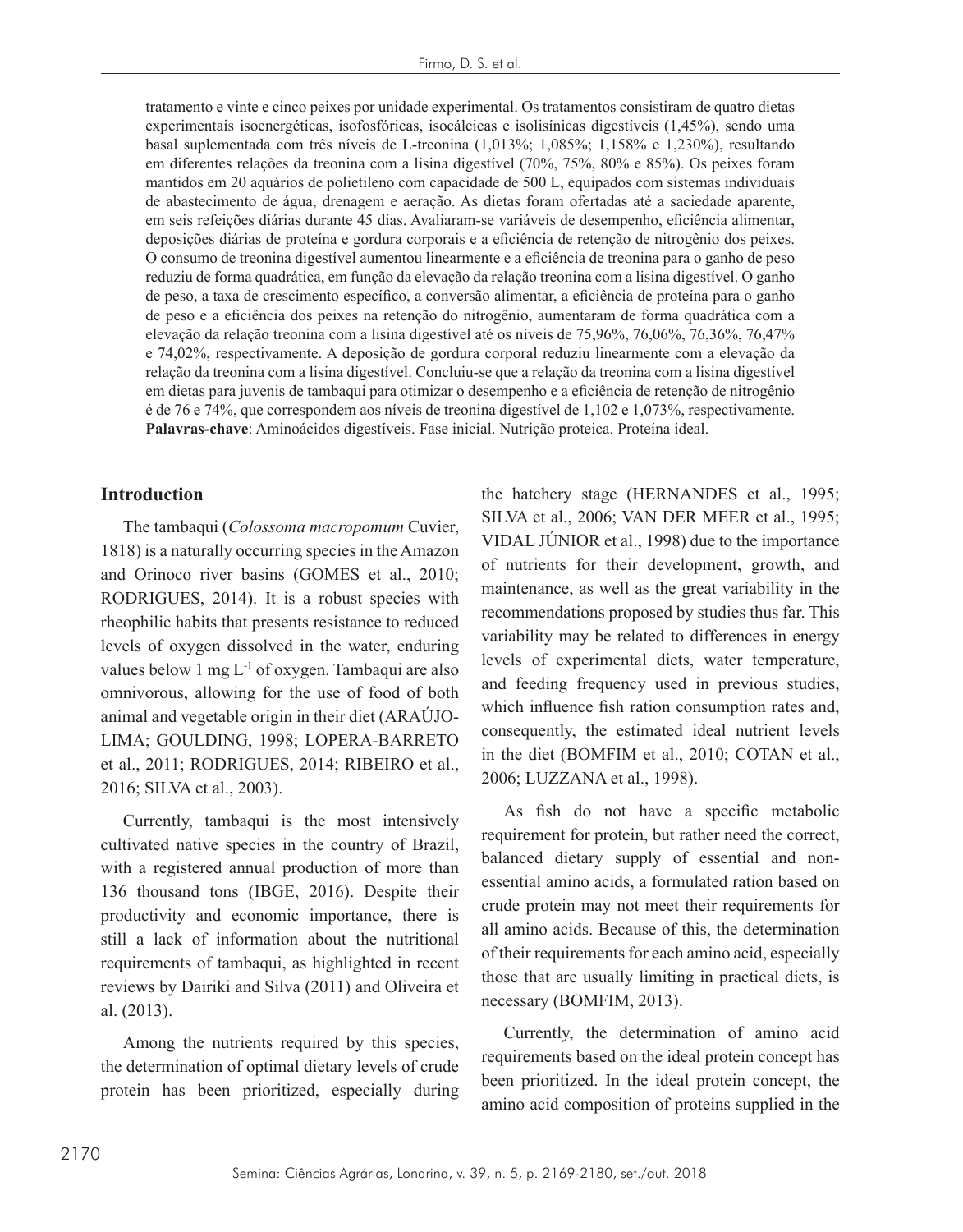diet would be identical to the requirements of the animals for these for their maintenance and growth, where all essential amino acids would be expressed in ideal proportions or relative to a reference amino acid, such as lysine. The principle behind the concept is that, although the quantitative requirements of amino acids can be influenced by several factors, the proportions between them remain relatively constant (MITCHELL, 1962). To determine the dietary ratio of a certain essential amino acid (lysine) needed in the diets of fish by Boisen (2003), levels of lysine were set at values considered sub-optimal to ensure that it was the second most limiting amino acid in the basal ration, and the other essential amino acids or amino acid:lysine ratios were set at amounts higher than the required values reported in the literature. In this way, the response to the increment in the levels of the evaluated amino acid could be maximized, as a result of lysine levels being a limiting factor (BOMFIM et al., 2008; BOMFIM, 2013; TAKISHITA, 2012; VIANA, 2012).

Threonine is the third most limiting amino acid in diets used for non-ruminants made from ingredients of vegetable origin, preceded by lysine and methionine (AHMED et al., 2004; ROSA et al., 2001). Besides its use for protein synthesis, this amino acid is involved in other physiological functions, such as digestion and immunity. It is abundant in immunoglobulin and mucin molecules, and is considered the first amino acid that is demanded for the production of these biomolecules (VIANA, 2012).

The dietary requirements of threonine for omnivorous and herbivorous fish species vary significantly in both diet percentages  $(\%)$  and  $\%$ crude protein (CP) (NRC, 2011). For channel catfish (*Ictalurus punctatus*), the threonine requirement is 0.5% of diet (2.2% of CP), for common carp (*Cyprinus carpio*) it is 1.5% (3.9% of CP), for the Indian carp (*Cirrhinus mrigala*) it is 1.8% (4.8% of CP), and for Nile tilapia (*Oreochromis niloticus*) it is 1.1% (3.8% of CP).

Because of its importance for body maintenance processes, the ratio of threonine to lysine may increase with the age and weight of the animal as a consequence of increases in the ratio of the amino acids used for maintenance in comparison to those used for protein deposition and growth, which decreases as the animal matures. Additionally, studies published by the NRC (2011) demonstrated that the requirement of threonine by fish is higher than that recommended for poultry and swine (ROSTAGNO et al., 2017), probably because significant amounts of mucus are produced for the coating of fish skin, which is induced under culture conditions such as population stress, transport, or exposure to heavy metals and large concentrations of ammonia.

The objective of this study was to determine the required ratio of threonine to lysine (based on digestible amino acid ratios) in diets used for juvenile tambaqui (*Colossoma macropomum*).

## **Materials and Methods**

The experiment performed in this study was conducted following to the ethical norms for animal research, after being approved by the Animal Ethics Committee of the Federal University of Maranhão (Protocol Nº: 23115004063/2012-95). It was carried out in the Research Sector in Fish Nutrition of the Center for Agrarian and Environmental Sciences of the Federal University of Maranhão (UFMA), in Chapadinha, Maranhão, Brazil, and lasted 45 days.

Five-hundred tambaqui juveniles (*Colossoma macropomum*) with a mean  $\pm$  standard error (SE) initial weight of  $2.16 \pm 0.03$  g were used in a completely randomized design, composed of four treatments, with five replicates per treatment, and 25 fish per experimental unit.

The treatments consisted of four isonutritive and isoenergetic diets, based on corn and soybean meal supplemented with four different levels of threonine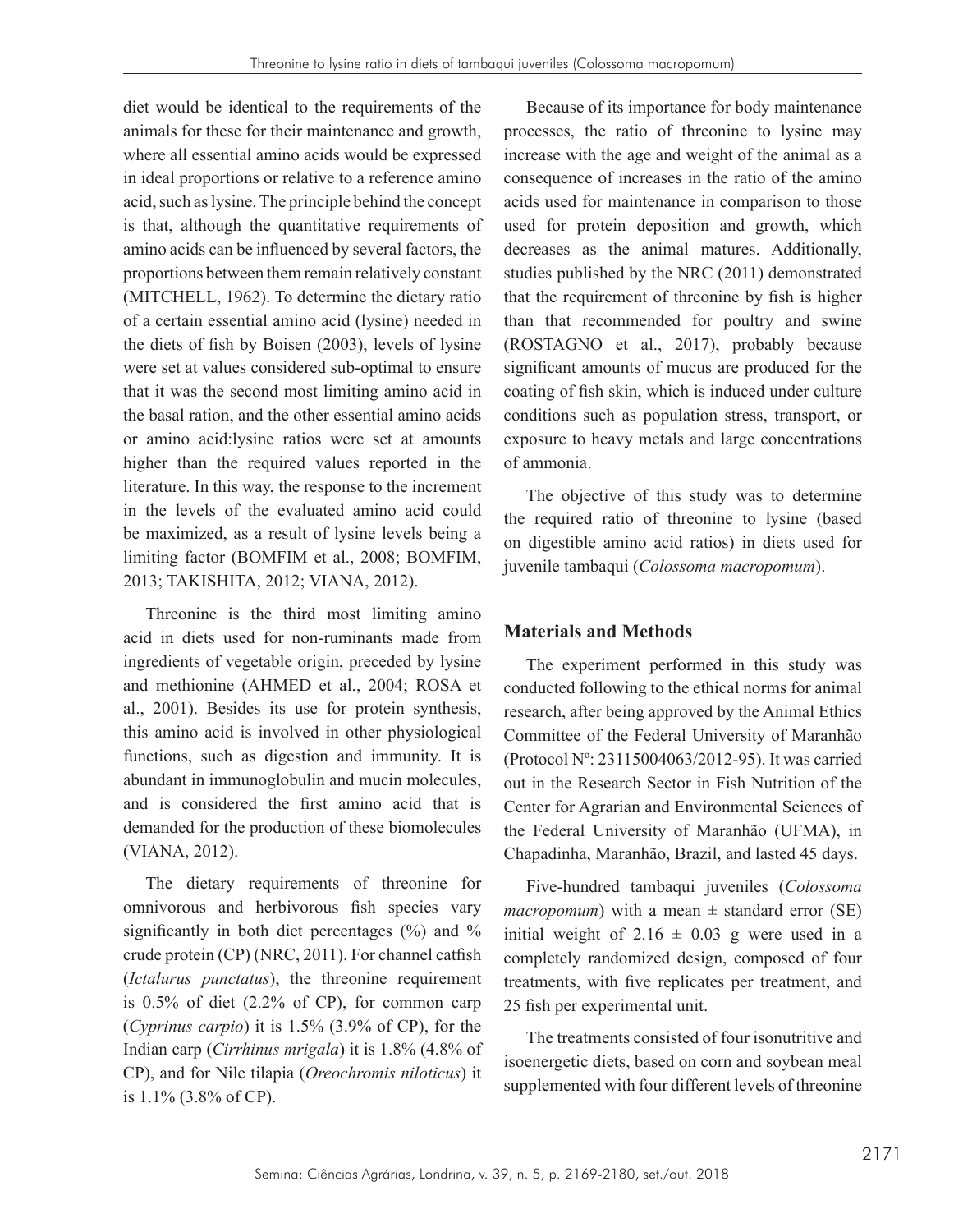(1.013, 1.085, 1.158, and 1.230%), resulting in four different digestible threonine:lysine ratios: 70, 75, 80, and 85%, respectively. To ensure that the diets maintained equal digestible protein values, the addition of L-threonine (an essential amino acid) was proportional to the decrease in the glutamic acid content (a non-essential amino acid) of the diets. The level of digestible lysine used in the experimental diets was 1.45%, a level considered sub-optimal in relation to the recommended minimum level in diets for tambaqui juveniles of 1.73% estimated by Silva (2016), according to the methodology proposed by Boisen (2003). The ratios of methionine + cystine:lysine and tryptophan:digestible lysine, as well as of the other essential amino acids with lysine, were maintained at least three points above the values estimated by Souza (2014), Takishita (2012) and Furuya et al. (2010), respectively (Table 1).

**Table 1**. Percent (%) chemical composition of different experimental diet rations (organic matter) used in this study.

|                                            | Threonine: digestible lysine ratio $(\%)$ |        |        |        |  |
|--------------------------------------------|-------------------------------------------|--------|--------|--------|--|
| Ingredients $(\% )$                        | 70                                        | 75     | 80     | 85     |  |
| Soybean meal                               | 58.071                                    | 58.071 | 58.071 | 58.071 |  |
| Corn                                       | 32.155                                    | 32.155 | 32.155 | 32.155 |  |
| Corn starch                                | 0.000                                     | 0.029  | 0.057  | 0.086  |  |
| Soybean oil                                | 4.739                                     | 4.739  | 4.739  | 4.739  |  |
| DL-Methionine                              | 0.171                                     | 0.171  | 0.171  | 0.171  |  |
| L-Threonine                                | 0.000                                     | 0.075  | 0.150  | 0.225  |  |
| Glutamic Acid                              | 0.516                                     | 0.413  | 0.310  | 0.206  |  |
| Dicalcium phosphate                        | 3.277                                     | 3.277  | 3.277  | 3.277  |  |
| Vitamin and Mineral Premix <sup>5</sup>    | 0.500                                     | 0.500  | 0.500  | 0.500  |  |
| Vitamin C <sup>4</sup>                     | 0.050                                     | 0.050  | 0.050  | 0.050  |  |
| Salt                                       | 0.500                                     | 0.500  | 0.500  | 0.500  |  |
| Antioxidant (BHT)                          | 0.020                                     | 0.020  | 0.020  | 0.020  |  |
|                                            | Calculated composition <sup>1</sup>       |        |        |        |  |
| Crude protein (%)*                         | 29.94                                     | 29.94  | 29.94  | 29.94  |  |
| Digestible Protein $(\frac{9}{0})^3$       | 27.33                                     | 27.33  | 27.33  | 27.33  |  |
| Digestible Energy (kcal kg <sup>-1</sup> ) | 3000                                      | 3000   | 3000   | 3000   |  |
| Ethereal Extract (%)                       | 6.87                                      | 6.87   | 6.87   | 6.87   |  |
| Crude fiber (%)                            | 3.63                                      | 3.63   | 3.63   | 3.63   |  |
| Total Ca (%)                               | 0.95                                      | 0.95   | 0.95   | 0.95   |  |
| Available $P$ (%) <sup>2</sup>             | 0.70                                      | 0.70   | 0.70   | 0.70   |  |
| Total Lysine (%)                           | 1.694                                     | 1.694  | 1.694  | 1.694  |  |
| Digestive Lysine $(\%)$ <sup>2</sup>       | 1.450                                     | 1.450  | 1.450  | 1.450  |  |
| Digestible Met+Cyst $(\frac{6}{2})^2$      | 0.957                                     | 0.957  | 0.957  | 0.957  |  |
| Total Threonine (%2                        | 1.137                                     | 1.210  | 1.284  | 1.358  |  |
| Digestive Threonine $(\frac{9}{6})^2$      | 1.013                                     | 1.085  | 1.158  | 1.230  |  |
| Digestible Tryptophan $(\frac{6}{6})^2$    | 0.364                                     | 0.364  | 0.364  | 0.364  |  |

continue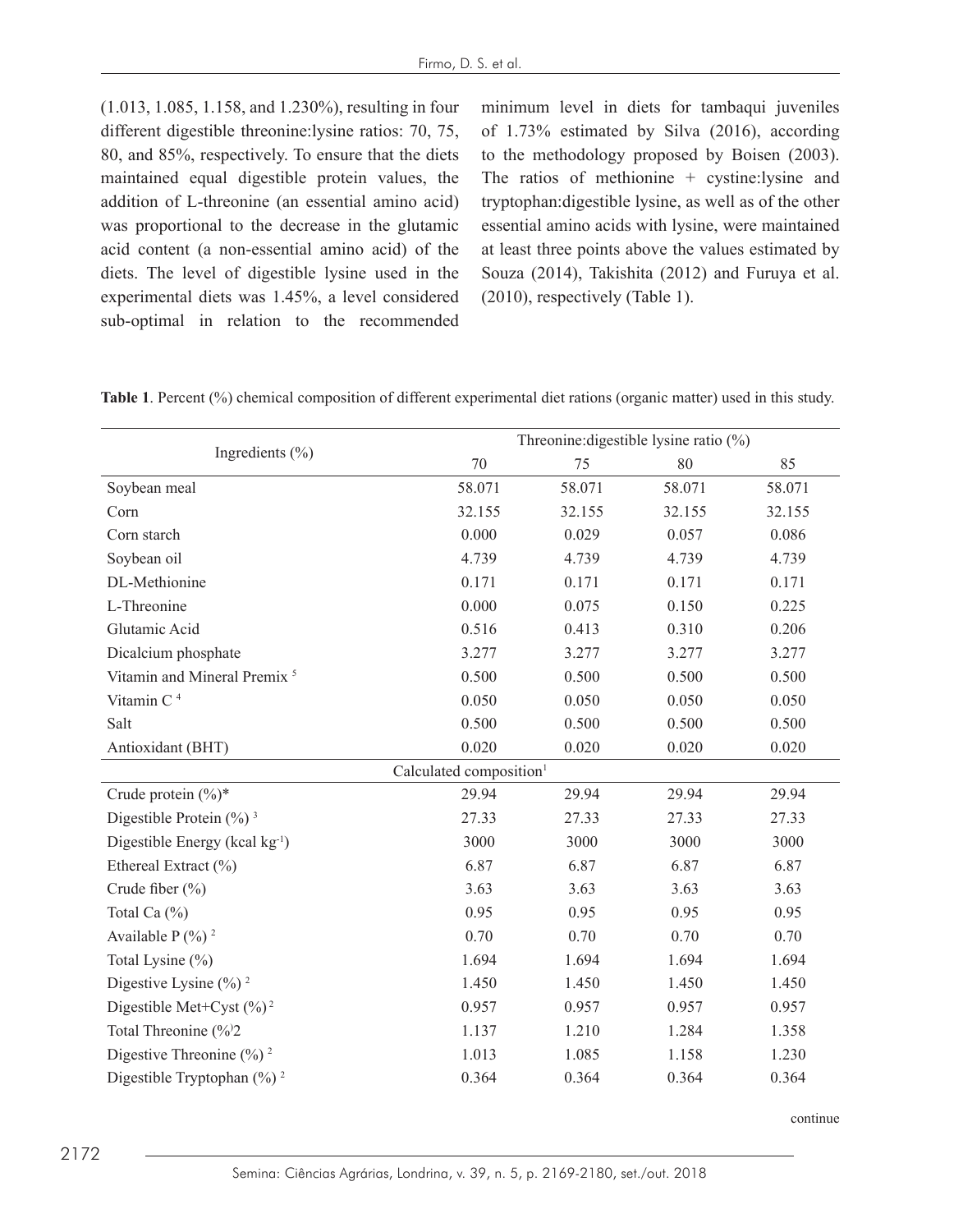| Digestive Lysine ratio/ED (g Mcal <sup>-1</sup> ) | 0.565 | 0.565 | 0.565 | 0.565 |
|---------------------------------------------------|-------|-------|-------|-------|
| Met+Cyst /Dig. Lysine ratio                       | 66    | 66    | 66    | 66    |
| Threonine/Digestive Lysine ratio                  | 70    |       | 80    | 85    |
| Tryptophan/Digestive Lysine ratio                 | 25    | 25    | 25    | 25    |

#### continuation

\* Based on laboratory analysis of the ingredients;

<sup>1</sup> Based on the values proposed by Rostagno et al. (2017);

<sup>2</sup>Based on the digestibility coefficients for industrial amino acids proposed by Rostagno et al. (2017) and for the amino acids and phosphorus availability of corn and soybean meal proposed by Furuya et al. (2010);

<sup>3</sup> Based on the digestibility coefficients proposed by Furuya et al. (2010) for Nile tilapia;

<sup>4</sup>Vitamin C: calcium salt ascorbic acid 2-monophosphate, 42% active principle components;

 $5$  Vitamin supplement and commercial mineral (5 kg/t), with guaranteed levels per kilogram of the product: Vit. A, 1.200.000 UI; Vit. D3, 200.000 UI; Vit. E, 1.200 mg; Vit. K3, 2.400 mg; Vit. B1, 4.800 mg; Vit.B2, 4.800 mg; Vit.B6, 4.800 mg; Vit.B12, 4.800 mg; Vit.C, 48 g; folic acid, 1.200 mg; Ca pantothenate, 12.000 mg; Vit. C, 48.000 mg; biotin, 48 mg; choline chloride, 108 g; niacin, 24.000 mg; Fe, 50.000 mg; Cu, 3.000 mg; Mn, 20.000 mg; Zn, 30.000 mg; I, 100 mg; Co, 10 mg; Se, 100 mg.

Fish were kept in 20 expanded polyethylene tanks with a volume of 500 L each, which were each provided with their own systems for water supply, drainage, and aeration. The water used to supply the aquaria came from an artesian well, and its temperature was measured daily at 7:30AM and at 5:30PM with a mercury bulb thermometer, graduated from 0 to 50°C. The pH, dissolved oxygen content, and total ammonia in the water was measured every seven days with a pH meter, an oximeter, and a commercial colorimetric kit of the brand Labcon Test®, respectively.

Water quality parameters were kept within the standard ranges recommended for raising this species (GOMES et al., 2010; MENDONÇA et al., 2012). The maximum and minimum water temperatures averaged 26.2  $\pm$  1.04 °C and 24.7  $\pm$ 0.68°C, respectively. The concentration of dissolved oxygen in the water was around  $7.43 \pm 0.76$  ppm, pH averaged  $5.9 \pm 0.33$ , and total ammonia was always  $\leq 1.00$  ppm.

The ingredients of the experimental diets were mixed, moistened with heated water at 50°C, and pelletized in an adapted meat grinder for processing. The diet material was then dried in a forced air circulation oven at 50°C and ground with a manual mechanical grain grinder, sieved, and graded according to the diameter of the pellet, which varied from 2 to 4 mm.

The diets were given to fish six times a day at 08:00AM, 10:00AM, 02:00PM, 04:00PM, and 06:00PM. The diets were given in small quantities each time, little by little, until apparent satiation was reached, thus avoiding leftovers or under-delivery of food. The tanks were cleaned daily by siphoning, always after measuring the water temperature.

All fish were weighed at the beginning and the end of the experiment. At the beginning of the experiment, 50 fish were desensitized and euthanized by immersion in a solution containing overdose levels of benzocaine  $(300 \text{ mg } L^{-1})$ . They were then frozen for further determination of the initial body composition. At the end, after a 24 hour fast, all fish in each box were desensitized, euthanized, weighed, and frozen for determination of the final body composition.

After freezing, the fish (carcasses and viscera) were dried in an oven with forced air circulation, pre-degreased, ground in a ball mill, and packaged in containers for laboratory analyses. The samples were analyzed for their body composition (moisture content, crude protein, and lipids) according to procedures described by Detmann et al. (2012). The laboratory analyses were performed at the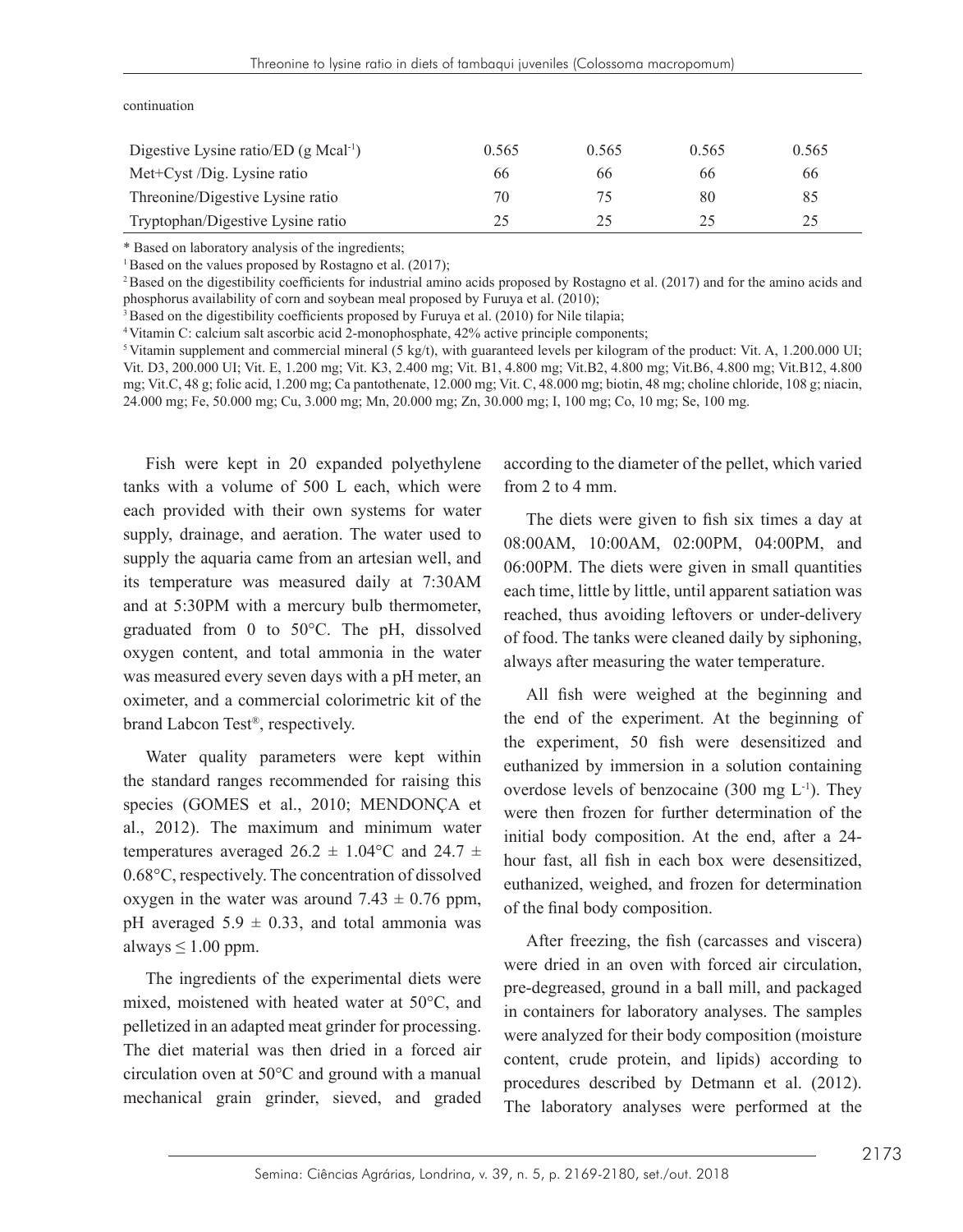Laboratory of Animal Nutrition of the Federal University of Maranhão (UFMA).

The following variables were evaluated: weight gain (WG), specific growth rate (SGR), ration consumption (RC), digestible threonine consumption (DTC), feed conversion (FC), protein efficiency for weight gain (PEG), digestible threonine efficiency for weight gain (TEG), body protein deposition (BPD), body fat deposition (BFD), body chemical composition (moisture, protein, and body fat contents), and nitrogen retention efficiency (NRE). These variables were calculated according to the following equations:

- WG  $(g)$  = final mean weight initial mean weight;
- RC  $(g)$  = ration consumed during the experiment;
- DTC (mg) = [ration consumption (mg)  $\times$  digestible threonine ration content  $(\%)] / 100$ ;
- FC (g  $g^{-1}$ ) = ration consumption / weight gain;
- SGR  $(\%$  day<sup>-1</sup>) = [(natural logarithm of the final weight  $(g)$  - natural logarithm of initial weight  $(g)$ )  $\times$  100] / experimental observation period (days);
- PEG (g g<sup>-1</sup>) = weight gain / (ration consumption  $\times$ crude protein content of the ration);
- TEG (g g<sup>-1</sup>) = weight gain / (ration consumption  $\times$ digestible threonine content of the ration);
- BPD (mg day<sup>-1</sup>) =  $[($ final body protein (mg)) - (initial body protein (mg)) / (experimental observation period);
- BFD (mg day<sup>-1</sup>) = {[(final body fat) (initial body fat)]  $\times$  100} / (experimental observation period).
- NRE (%) = {[final body N) (initial body N)]  $\times$ 100} / consumption of N

Statistical analyses were performed using the software SAEG 9.1 (RIBEIRO JUNIOR; MELO, 2007). The data were tested with analysis of variance (ANOVA) at a five percent significance level. For those variables that showed significant effects of threonine ratios in the ANOVAs, linear and quadratic regression analyses were then performed. It was also verified whether there needed to be an adjustment for the discontinuous model "Linear Response Plateau" (LRP). To choose the bestfitting model, their P (significance) and  $\mathbb{R}^2$  (Sumof-squares (SS) of the model / SS of the treatment) values were compared, according to the procedures described by Ribeiro Junior and Melo (2008).

### **Results and Discussion**

It was observed that the consumption of food did not change significantly  $(P > 0.05)$  with increased threonine:digestible lysine ratios in the diet (Table 2). Considering that the consumption did not vary among the treatments ( $P > 0.05$ ) and that the nutritional composition of the diets differed only in their threonine levels, the consumption of threonine increased linearly ( $P < 0.01$ ). Thus, the significant effects of the other variables evaluated were due to differences in the consumption of digestible threonine and, as a consequence, the differences in the ratio of threonine to digestible lysine.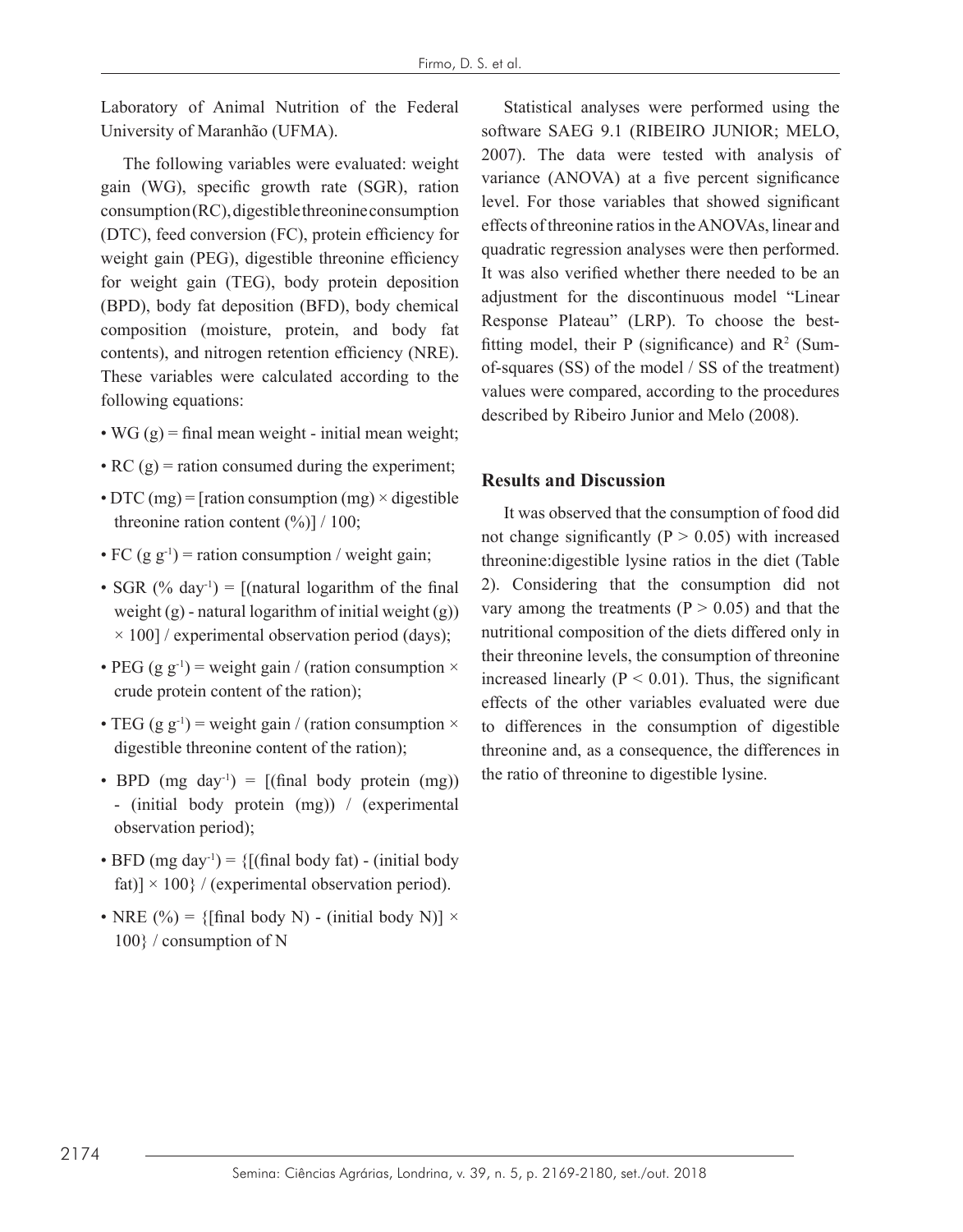| Threonine: digestible | Variable |           |             |       |               |              |             |              |
|-----------------------|----------|-----------|-------------|-------|---------------|--------------|-------------|--------------|
| lysine ratio $(\% )$  | IW(g)    | RC(g)     | $DTC$ (mg)  | WG(g) | $SGR$ (%/day) | FC (g/g)     | PEG $(g/g)$ | TEG $(g/g)$  |
| 70                    | 2.17     | 14.33     | 145.12      | 14.56 | 4.54          | 0.99         | 3.48        | 100.30       |
| 75                    | 2.17     | 13.83     | 150.07      | 14.85 | 4.57          | 0.93         | 3.67        | 98.86        |
| 80                    | 2.16     | 13.74     | 159.08      | 15.47 | 4.67          | 0.94         | 3.67        | 95.48        |
| 85                    | 2.15     | 13.68     | 168.23      | 13.11 | 4.35          | 1.05         | 3.28        | 77.83        |
| Effect                | NS       | <b>NS</b> |             | Q     | Q             | Q            | Q           | Q            |
| P > F <sup>1</sup>    | 0.999    | 0.999     | ${}< 0.001$ | 0.031 | 0.047         | ${}_{0.001}$ | ${}< 0.001$ | ${}_{0.001}$ |
| $CV2(\%)$             | 1.47     | 4.42      | 4.54        | 7.38  | 3.52          | 4.03         | 4.00        | 4.10         |

**Table 2**. Initial weight (IW), ration consumption (RC), digestible threonine consumption (DTC), weight gain (WG), specific growth rate (SGR), apparent feed conversion (FC), protein efficiency for weight gain (PEG), and digestible threonine efficiency for weight gain (TEG) of tambaqui juveniles and summary of the analyses of variance comparing effects of diets with different threonine:digestible lysine ratios in the ration on these variables.

<sup>1</sup> Significance of the F-Test of Analysis of Variance;

<sup>2</sup> Coefficient of variation;

NS - Non-significant effect  $(P > 0.05)$ ;

L - Linear Effect;

Q - Quadratic effect. The weight gain and specific growth rate increased (P  $\alpha$  -  $\alpha$ ) in a set of  $\alpha$ 

increased  $(P < 0.05)$  in a quadratic manner as a result of the ratio of threonine to lysine in the diet up to the estimated ratios of 76.96% (1.116% digestible threonine) and 76.06% (1.106% threonine), respectively (Figure 1; Tables 2, 3 and 4). This increase in performance can be attributed to

The weight gain and specific growth rate the better balance of the protein fraction of the diet the better balance of the protein fraction of the diet reased ( $P < 0.05$ ) in a quadratic manner as a with the increased level of threonine, which allowed alt of the ratio of threonine to lysine in the better use of the amino acids, favoring the deposition of body protein and improved fish performance, extible threonine) and 76.06% (1.106% which was similar to the observations by Bomfim et al. (2008) in Nile tilapia (*Oreochromis niloticus*).

Figure 1. Graphical representation of mean  $\pm$  standard error (SE) weight gain (WG) of tambaqui juveniles as a result of the threonine:digestible lysine ratio (Rel) in their diet.

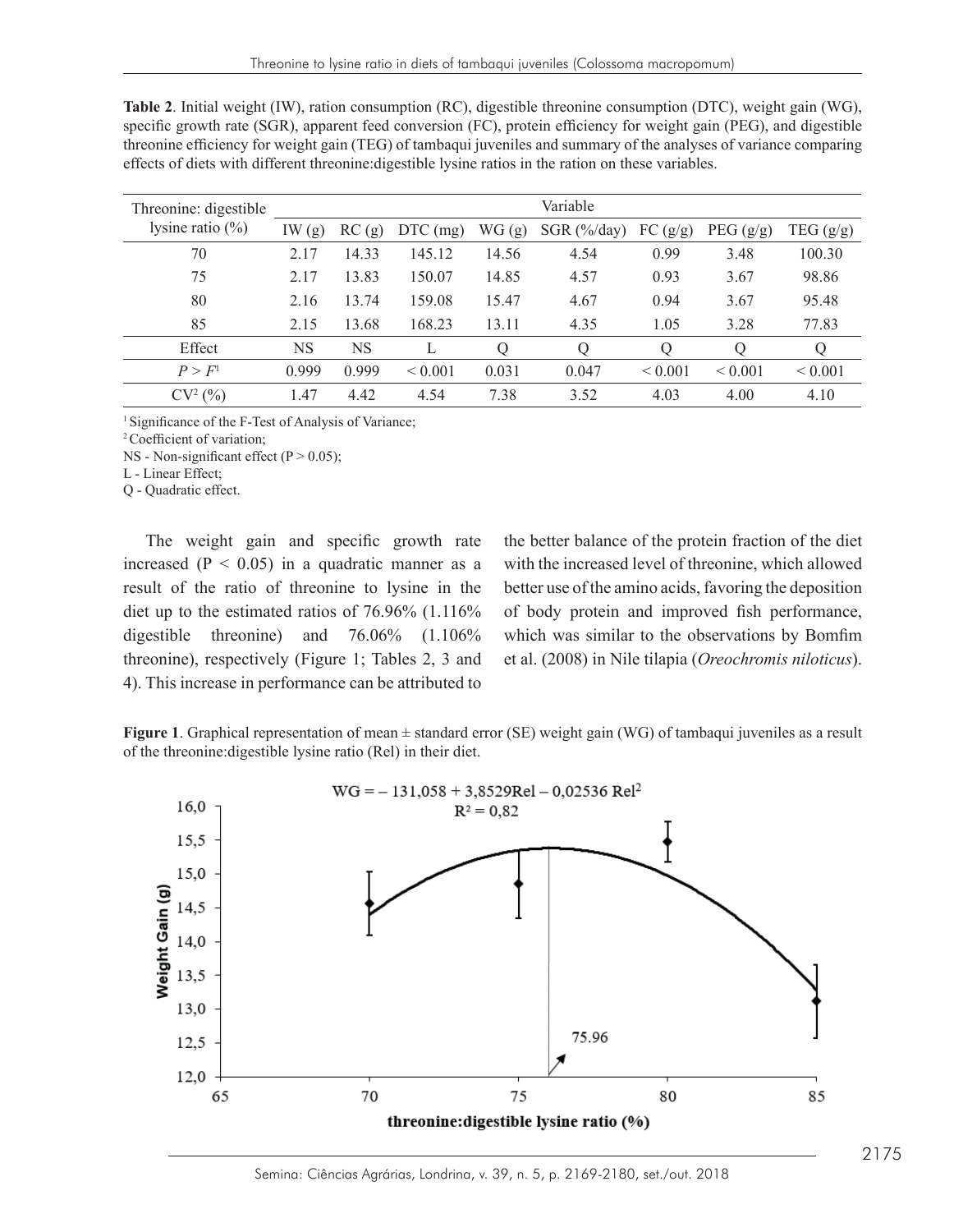|                                              | Variable  |           |           |            |            |            |  |  |
|----------------------------------------------|-----------|-----------|-----------|------------|------------|------------|--|--|
| Threonine: digestible<br>lysine ratio $(\%)$ | MC        | BF        | <b>BP</b> | <b>BFD</b> | <b>BPD</b> | <b>NRE</b> |  |  |
|                                              | $(\%)$    | $(\%)$    | $(\%)$    | (mg/day)   | (mg/day)   | $(\%)$     |  |  |
| Initial                                      | 76.07     | 5.77      | 11.93     |            |            |            |  |  |
| 70                                           | 76.31     | 6.03      | 13.26     | 19.64      | 44.40      | 47.11      |  |  |
| 75                                           | 76.12     | 5.69      | 12.96     | 18.70      | 43.15      | 48.11      |  |  |
| 80                                           | 76.44     | 5.60      | 12.67     | 18.32      | 41.81      | 46.85      |  |  |
| 85                                           | 75.61     | 5.61      | 13.02     | 16.23      | 38.48      | 43.27      |  |  |
| Effect                                       | <b>NS</b> | <b>NS</b> | NS        |            | <b>NS</b>  | Q          |  |  |
| P > F <sup>1</sup>                           | 0.311     | 0.999     | 0.999     | 0.043      | 0.179      | 0.019      |  |  |
| $CV(%)^2$                                    | 0.90      | 6.95      | 5.60      | 11.71      | 8.75       | 5.79       |  |  |

**Table 3**. Body moisture content (MC), body fat (BF), body protein (BP), body protein deposition (BPD), body fat deposition (BFD), and nitrogen retention efficiency (NRE) in tambaqui juveniles and summary of the analyses of variance comparing effects of diets with different threonine:digestible lysine ratios in the ration on these variables.

<sup>1</sup> Significance of the F-Test of Analysis of Variance;

<sup>2</sup>Coefficient of variation;

NS - Non-significant effect  $(P > 0.05)$ ;

L - Linear Effect;

Q - Quadratic effect.

Table 4. Adjusted regression equations, coefficients of determination  $(R^2)$ , and requirement values for the variables digestible threonine consumption (DTC), weight gain (WG), specific growth rate (SGR), feed conversion (FC), protein efficiency for weight gain (PEG), digestible threonine for weight gain (TEG), body fat deposition (BFD), and nitrogen retention efficiency (NRE) in tambaqui juveniles as a result of the threonine:digestible lysine ratio (Rel) in their dietary ration.

| Variable              | Model     | Equation                                                   | $\mathbb{R}^2$ | Requirement $(\% )$ |
|-----------------------|-----------|------------------------------------------------------------|----------------|---------------------|
| $DTC$ (mg)            | Linear    | $DTC = 34.1543 + 1.5673Rel$                                | 0.96           |                     |
| WG(g)                 | Quadratic | $WG = -131.058 + 3.8529Rel - 0.02536 Rel2$                 | 0.82           | 75.96               |
| SGR $(\frac{6}{day})$ | Quadratic | $SGR = -15.0351 + 0.517476$ Rel - 0.003402Rel <sup>2</sup> | 0.81           | 76.06               |
| FC $(g/g)$            | Quadratic | $FC = 10.2736 - 0.244913Rel + 0.00160374Rel^2$             | 0.91           | 76.36               |
| PEG $(g/g)$           | Quadratic | $PEG = -30.6600 + 0.899074Rel - 0.0058784Rel^2$            | 0.91           | 76.47               |
| TEG $(g/g)$           | Quadratic | $TEG = -740.521 + 23.0621$ Rel - 0.157975Rel <sup>2</sup>  | 0.98           | 72.99               |
| $BFD$ (mg/day)        | Linear    | $BFD = 34.6582 - 0.212061$ Rel                             | 0.91           |                     |
| NRE $(%)$             | Quadratic | $NRE = -207.811 + 6.85079Rel - 0.0458451Rel^2$             | 0.98           | 74.02               |

Improvement in performance with increased dietary levels of threonine were also observed by Takishita (2012) and Michelato et al. (2016) in Nile tilapia, and by Ahmed et al. (2004) in Indian carp (*Cirrhinus mrigala*), demonstrating that similar to what was observed in this study, the level of threonine in the basal diet was limiting to fish performance. However, when evaluating diets for tambaqui juveniles with digestible threonine levels in the ration ranging from 0.70 to 0.98%, Gonçalves Júnior (2015) did not observe a significant response in weight gain. However, a quadratic response was observed in the fish growth rate in the present study, with the best result obtained with the estimated level of 0.89% digestible threonine in the ration. The values of the estimated threonine:digestible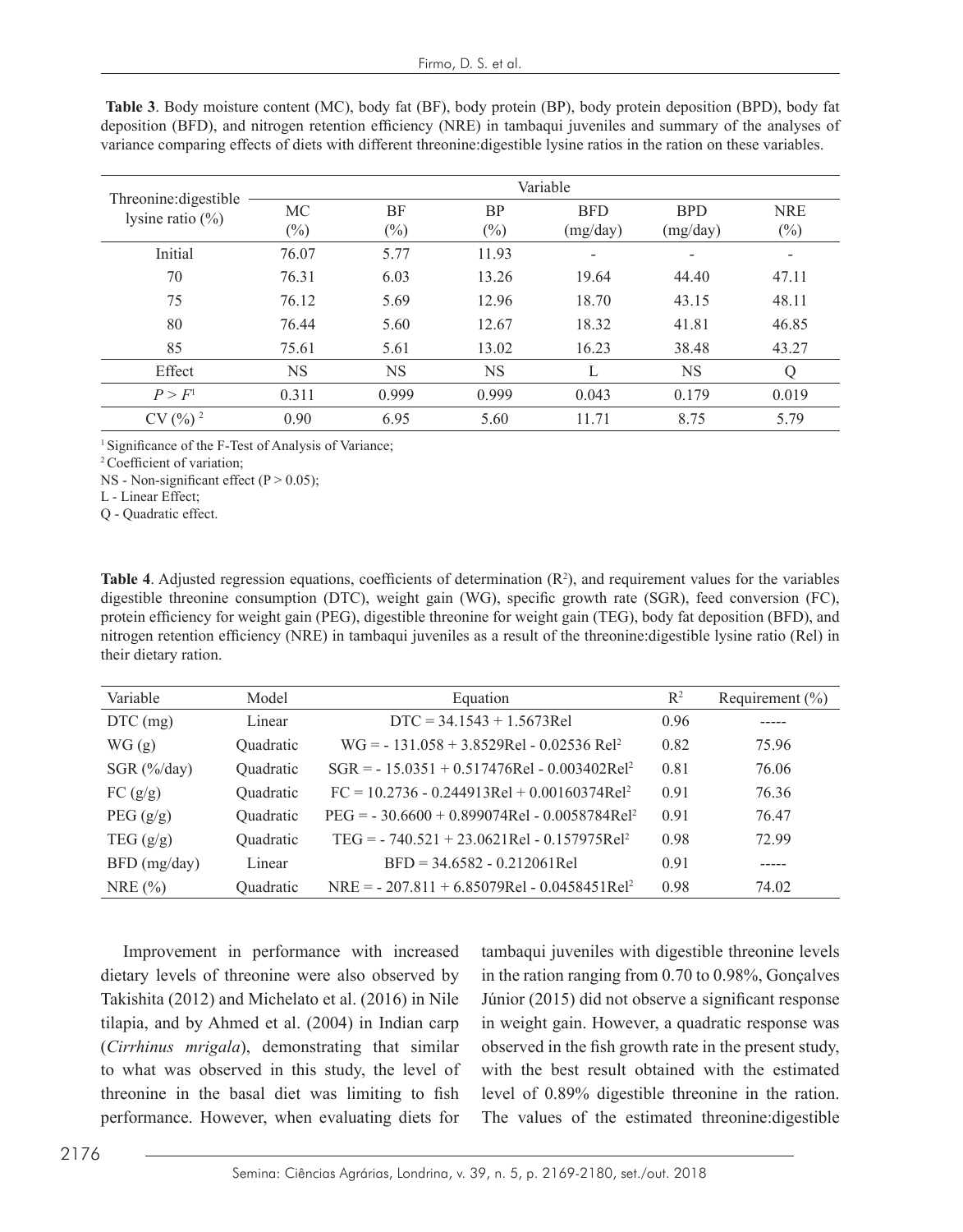lysine ratio based on the above-mentioned variables resemble the value of 74% (1.35% threonine) determined by Silva et al. (2006), are higher than the 69% (0.930% threonine) recommended by Bomfim et al. (2008), and lower than the 88% (1.358% threonine) observed by Takishita (2012), all in trials with Nile tilapia.

The improvement in fish weight gain associated with ration consumption and, consequently, with crude protein consumption implied a quadratic improvement  $(P < 0.01)$  in feed conversion with increasing threonine ratios up to the level of 76.36% (1.107% threonine), protein efficiency for weight gain ( $P < 0.01$ ) to the level of 76.47% (1.109%) threonine), and digestible threonine efficiency for weight gain  $(P < 0.01)$  to the level of 72.49% (1.051% threonine) (Tables 2 and 4). Lean tissue is composed of a greater percentage of water, approximately three parts of water to one part of protein, in relation to adipose tissue, which presents a high concentration of dry matter. Therefore, four times more food is needed to produce one kilogram of fat than what is needed to produce one kilogram of meat (HACKENHAAR, 2000). In this sense, the improvement observed for the food efficiency variables indicates that the better amino acid balance provided greater efficiency of the use of the protein in the diet ration for deposition of body protein and, consequently, increased the weight gain of the animals (BOMFIM et al., 2010).

A similar effect was previously observed in juvenile carp (AHMED et al., 2004), Nile tilapia juveniles (TAKISHITA, 2012), and tambaqui juveniles (GONÇALVES JÚNIOR, 2015) in response to elevated dietary levels of threonine. However, Silva et al. (2006) observed a linear effect of increased threonine levels on feed conversion of Nile tilapia juveniles. Araripe et al. (2011) did not find significant differences in feed conversion in his trials with tambatinga juveniles, which is a hybrid of a female tambaqui (*Colossoma macropomum*)

and a male pirapitinga (*Piaractus brachypomus*). Effects of threonine ratios on feed conversion were also not observed by Bomfim et al. (2008) in his studies with Nile tilapia.

The divergence between the results of different studies may be due to factors such as the stage of development of the fish, among others, as protein demand varies according to the life history stage of the animal. It is also known that the requirement for threonine can be altered in situations of health challenges, as threonine is the amino acid used in greater quantities in the synthesis of mucin and immunoglobulins (BOMFIM et al., 2008; VIANA, 2012). The reduction of threonine efficiency for weight gain above a given dietary level was similar to that observed in tambatinga by Araripe et al. (2011) and demonstrates that increases in threonine consumption above the required level does not increase its usage efficiency for any process.

The body composition (fat, moisture, and protein contents) and protein deposition were not influenced by the diet treatments ( $P > 0.05$ ). However, elevation of the ratio of threonine to lysine reduced body fat deposition linearly ( $P < 0.05$ ). This was probably due to the additional energy spent on the increased protein deposition, or to amino acid catabolism in the higher amino acid ratios, implying in both cases that there was less energy available for deposition of body fat at higher threonine ratios (BOMFIM et al., 2010).

Regarding the efficiency of fish nitrogen retention, increasing the ratio of threonine to lysine increased this variable in a quadratic way  $(P \leq$ 0.05) up to the estimated level of 74.02% (1.073% threonine), indicating that the amino acid balance up to the estimated level favored the efficiency of the use of dietary protein for body protein deposition. This corroborated the results observed for the performance and food efficiency variables (Figure 2, Tables 3 and 4).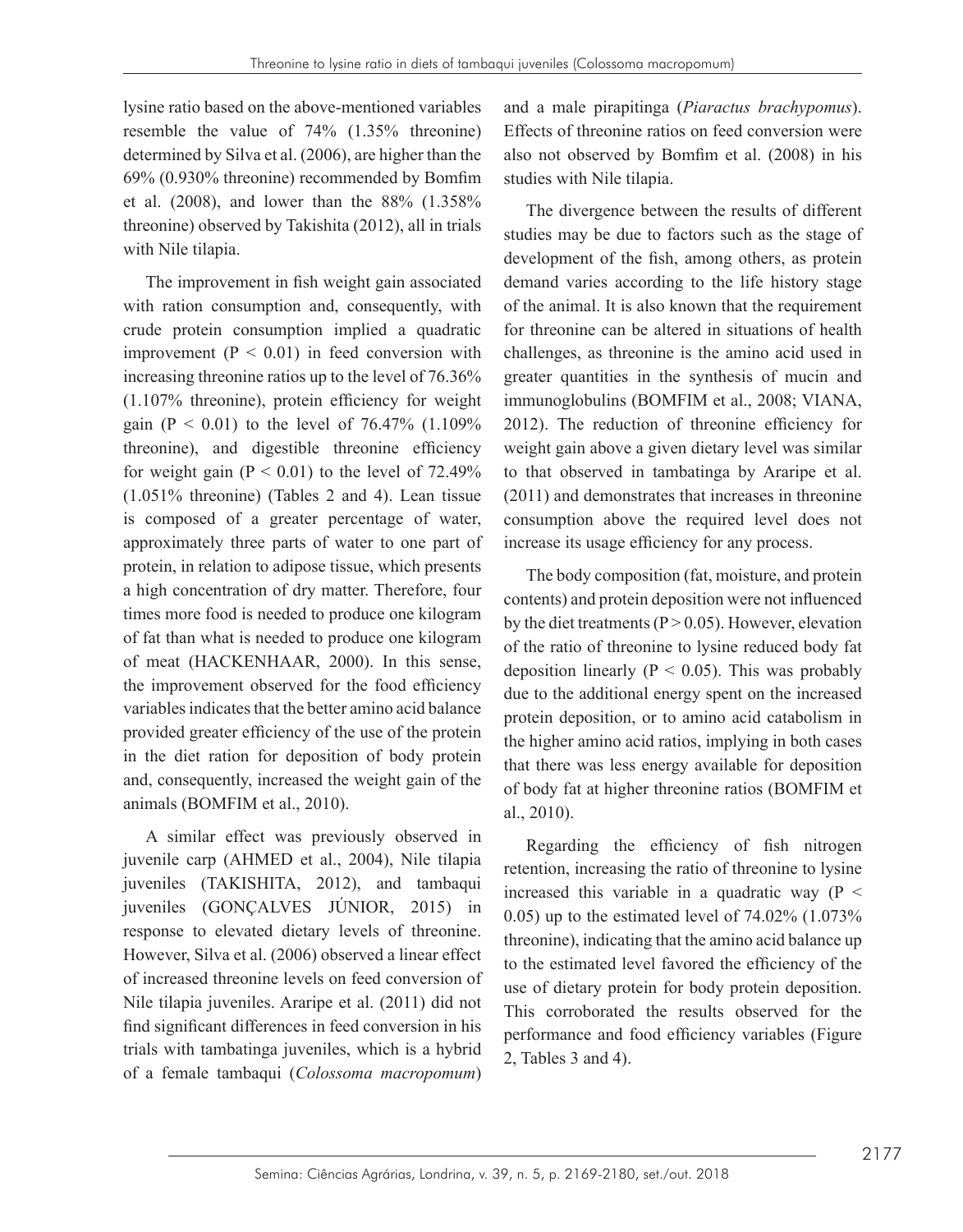**Figure 2.** Graphical representation of mean  $\pm$  SE nitrogen retention efficiency (NRE) of tambaqui juveniles as a result of the threonine:digestible lysine ratio (Rel) in their diet.



for deposition of lean tissue. Consequently, the body  $2008$ ; NRC, 2011). are catabolized, increasing the energy spent and  $\frac{1}{1}$  loss and the  $\frac{1}{2}$  consequently reducing the energy available for the requirement for lambaquily juveniles. Command in deposition of body fat (BOMFIM et al., 2008, 2010;  $\frac{1}{\text{estimated optimal level of approximately 1.31}}$ NELSON; COX, 2014). Although there were no  $\epsilon$  digestible threonine in the present study. The with a higher ratio of threonine to lysine  $(85%)$  had when compared to those fed diets with lower ratios. The reduction observed in nitrogen retention efficiency above the level of 74.02% was similar to that observed by Araripe et al. (2011) and Takishita (2012), indicating that excessive levels of threonine may also negatively influence the efficiency of the use of the protein fraction of the diet (amino acids) deposition of protein and fish fat was reduced, as the amino acids that are not used for protein synthesis statistically significant changes ( $P > 0.05$ ) in body protein deposition, it was observed that the fish fed lower absolute values of body protein deposition

minimizes the possibility of underestimating the inveniles to optimize performance and nitro. value of this feed requirement if the fixed level of  $\frac{1}{\pi}$ diets limits the use of the higher threonine levels  $\sum_{i=1}^{n}$ The determination of the ratio of threonine to lysine, rather than the requirement for threonine, another essential amino acid in the experimental (BOMFIM, 2013). The need for this precision in

uction observed in nitrogen retention fish nutrition is because the amino acid studied that is the level of  $74.02\%$  was similar to (threonine) is important to fish health, as it is the observed by Araripe et al. (2011) and Takishita first limiting amino acid for the production of 12), indicating that excessive levels of threonine mucin, which is synthesized in large quantities in also negatively influence the efficiency of the the digestive tract and used mainly for skin covering of the protein fraction of the diet (amino acids) and synthesis of immunoglobulins (BOMFIM et al., 2008; NRC, 2011).

 $\frac{1}{2}$  as higher ratio of threonine to digestible lysine of  $\frac{1}{2}$  as the  $\frac{1}{2}$  The ratio of threonine to digestible lysine of stically significant changes ( $P > 0.05$ ) in body ratio thus satisfies the dietary requirements of this  $\epsilon$  in deposition, it was observed that the first lied species for this amino acid. 76% and the requirement of 1.73% of digestible lysine for tambaqui juveniles estimated in a previous study (SILVA, 2016) agrees well with the estimated optimal level of approximately 1.315% of digestible threonine in the present study. This

#### The ratio of three nine of  $76\%$ **Conclusions**

In the determination of the ratio of threonine to The was concluded that the ratio of threonine to digestible lysine to use in diets for tambaqui juveniles to optimize performance and nitrogen retention efficiency is 76% and 74%, respectively, which corresponds to digestible threonine levels of 1.102% and 1.073%.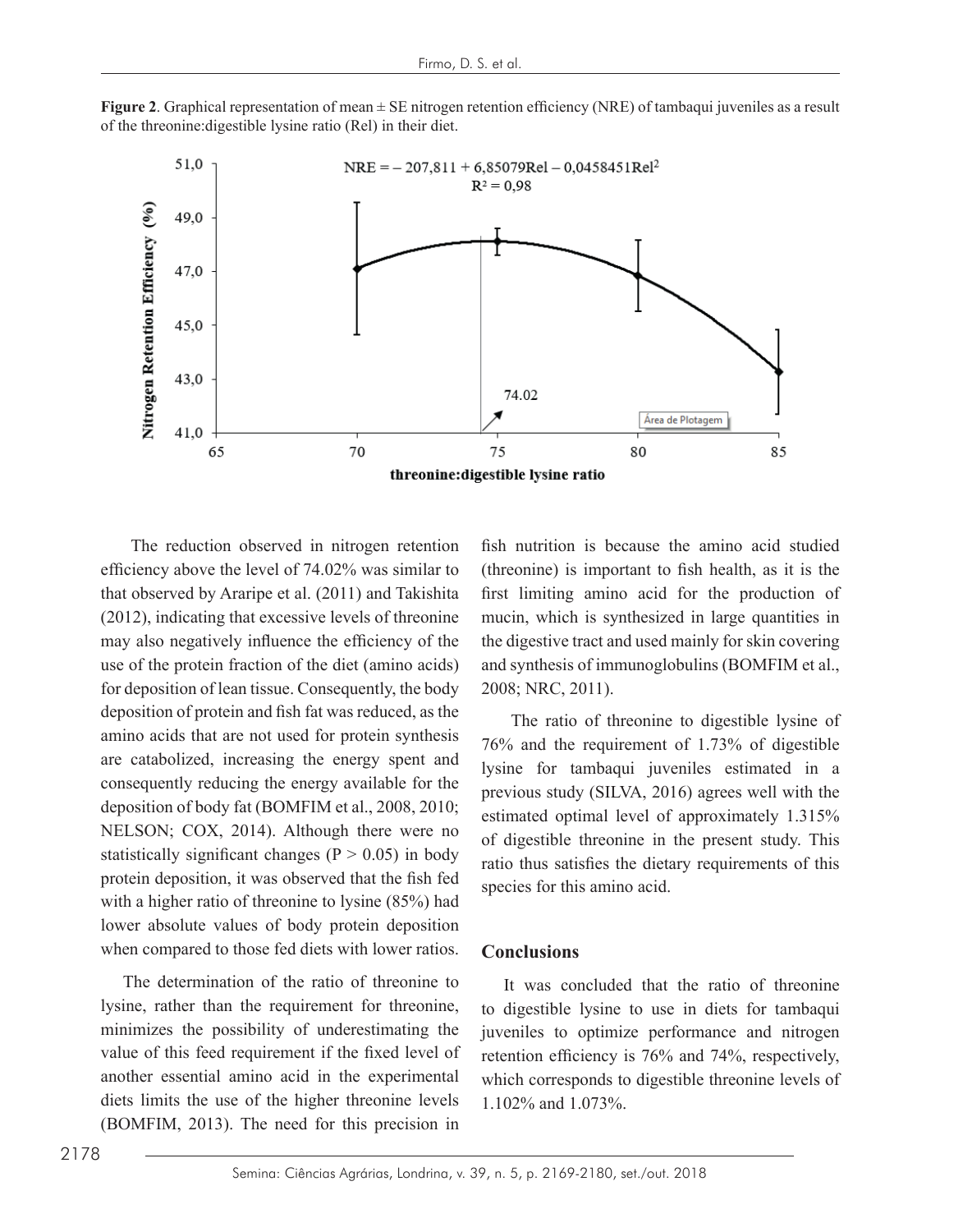### **Acknowledgements**

We are grateful to the Fundação de Amparo à Pesquisa e ao Desenvolvimento Científico e Tecnológico do Maranhão (FAPEMA) for their financial support.

### **References**

AHMED, I.; KHAN, M. A.; JAFRI, A. K. Dietary threonine requirement of fingerling Indian major carp, *Cirrhinus mrigala* (Hamilton). *Aquaculture Research*, Oxford, v. 35, n. 1, p. 162-170, 2004.

ARARIPE, M. N. B. A.; ARARIPE, H. G. A.; LOPES, J. B.; BRAGA, T. E. A.; ANDRADE, L. S.; MONTEIRO, C. A. B. Relação treonina:lisina para alevinos de tambatinga (*Colossoma macropomum × Piaractus brachipomum*). *Boletim do Instituto de Pesca*, São Paulo, v. 37, n. 4, p. 393-400, 2011.

ARAÚJO-LIMA, C. A. R. M.; GOULDING, M. *Os frutos do tambaqui.* Ecologia, conservação e cultivo na Amazônia. São Paulo: Lithera Maciel Editora Gráfica, 1998. 186 p.

BOISEN, S. Ideal dietary amino acid profiles for pigs. In: D'MELLO, J. P. F. *Amino acid in farm animal nutrition*. Wallingford: CAB International, 2003. p. 157-168.

BOMFIM, M. A. D. Estratégias nutricionais para redução das excreções de nitrogênio e fósforo nos sistemas de produção de peixes no Nordeste: sustentabilidade ambiental e aumento da produtividade. *Revista Científica de Produção Animal*, Areia, v. 15, n. 2, p. 122-140, 2013.

BOMFIM, M. A. D.; LANNA, E. A. T.; DONZELLE, J. L.; QUADROS, M.; RIBEIRO, F. B.; ARAÚJO, W. A. G. Exigência de treonina, com base no conceito de proteína ideal, de alevinos de tilápia-do-nilo. *Revista Brasileira de Zootecnia*, Viçosa, MG, v. 37, n. 12, p. 2077-2084, 2008.

BOMFIM, M. A. D.; LANNA, E. A. T.; DONZELLE, J. L.; QUADROS, M.; RIBEIRO, F. B.; SOUSA, M. P. Níveis de lisina, com base no conceito de proteína ideal, em rações para alevinos de tilápia-do-nilo. *Revista Brasileira de Zootecnia*, Viçosa, MG, v. 39, n. 1, p. 1-8, 2010.

COTAN, J. L. V.; BOMFIM, M. A. D.; LANNA, E. A. T.; DONZELE, J. L.; RIBEIRO, F. B.; SERAFINI, M. A. Níveis de energia digestível e proteína bruta em rações para alevinos de lambari tambiu. *Revista Brasileira de Zootecnia*, Viçosa, MG, v. 35, n. 3, p. 634-640, 2006.

DAIRIKI, J. K.; SILVA, T. B. A. *Revisão de literatura:*  exigências nutricionais do tambaqui - compilação de trabalhos, formulação de ração adequada e desafios futuros. Manaus: EMBRAPA Amazônia Ocidental, 2011. 44 p. Disponível em: <https://www.infoteca. cnptia.embrapa.br/bitstream/doc/931300/1/Doc91.pdf>. Acesso em: 7 ago. 2014.

DETMANN, E.; SOUZA, M. A.; VALADARES FILHO, S. C.; QUEIROZ, A. C.; BERCHIELLI, T. T.; SALIBA, E. O. S.; CABRAL, L. S.; PINA, D. S.; LADEIRA, M. M.; AZEVEDO, J. A. G. *Métodos para análise de alimentos* - *INCT - ciência animal*. Visconde do Rio Branco: Suprema, 2012. 214 p.

FURUYA, W. M.; PEZZATO, L. E.; BARROS, M. M.; BOSCOLO, R. W.; CYRINO, J. E. P.; FURUYA, V. R. B.; FEIDEN, A. *Tabelas brasileiras para nutrição de tilápias*. Toledo: GFM, 2010. 100 p.

GOMES, L. C.; SIMÕES, L. N.; ARAÚJO-LIMA, C. A. R. M. Tambaqui (*Colossoma macropomum*). In: BALDISSEROTTO, B.; GOMES, L. C. *Espécies nativas para a piscicultura no Brasil*. 2. ed. Santa Maria: Editora UFSM, 2010. p. 175-204.

GONÇALVES JUNIOR, L. P. *Necessidade de treonina, metionina+cistina e lisina digestível para juvenis de tambaqui (Colossoma macropomum).* 2015. Dissertação (Mestrado em Ciências Veterinárias) - Universidade Federal do Espírito Santo, Alegre. Disponível em: <http:// portais4.ufes.br/posgrad/teses/tese\_ 7260\_Lucas%20 Pedro%20Gon%E7alves.pdf>. Acesso em: 13 mar. 2018.

HACKENHAAR, L. *Fatores determinantes do rendimento de carne magra.* Patos de Minas, MG: Embrapa, 2000. 4 p. Disponível em: <http://www.cnpsa. embrapa.br/sgc/sgc\_publicacoes/anais0104\_hackenhaar. pdf>. Acesso em: 11 mar. 2018.

HERNANDES, M.; TAKEUCHI, T.; WATANABE, T. Effect of dietary energy sources on the utilization of protein by *Colossoma macropomum* fingerlings. *Fisheries Science*, Shinagawa, v. 61, n. 3, p. 507-511, 1995.

INSTITUTO BRASILEIRO DE GEOGRAFIA E ESTATÍSTICA *-* IBGE. Pesquisa da Pecuária Municipal. Planilha eletrônica. Rio de Janeiro: IBGE, 2016. Disponível em: <https://www.ibge.gov.br/estatisticasnovoportal/ economicas/agricultura-e-pecuaria/9107-  $\text{produca}\circ\text{da}\cdot\text{pecuaria-municipal.html?} = \& t =$ downloads>. Acesso em: 10 mar. 2018.

LOPERA-BARRETO, N. M.; RIBEIRO, R. P.; POVH, J. A.; VARGAS-MENDEZ, L. D.; POVEDA-PARRA, A. R. *Produção de organismos aquáticos*: uma visão geral do Brasil e do mundo. Guaíba: Agrolivros, 2011. 320 p.

LUZZANA, U.; HARDY, R. W.; HALVER, J. E. Dietary arginine requirement of fingerling coho salmon (*Oncorhynchus kisutch*). *Aquaculture*, Amsterdam, v. 163, n. 1, p. 137-150, 1998.